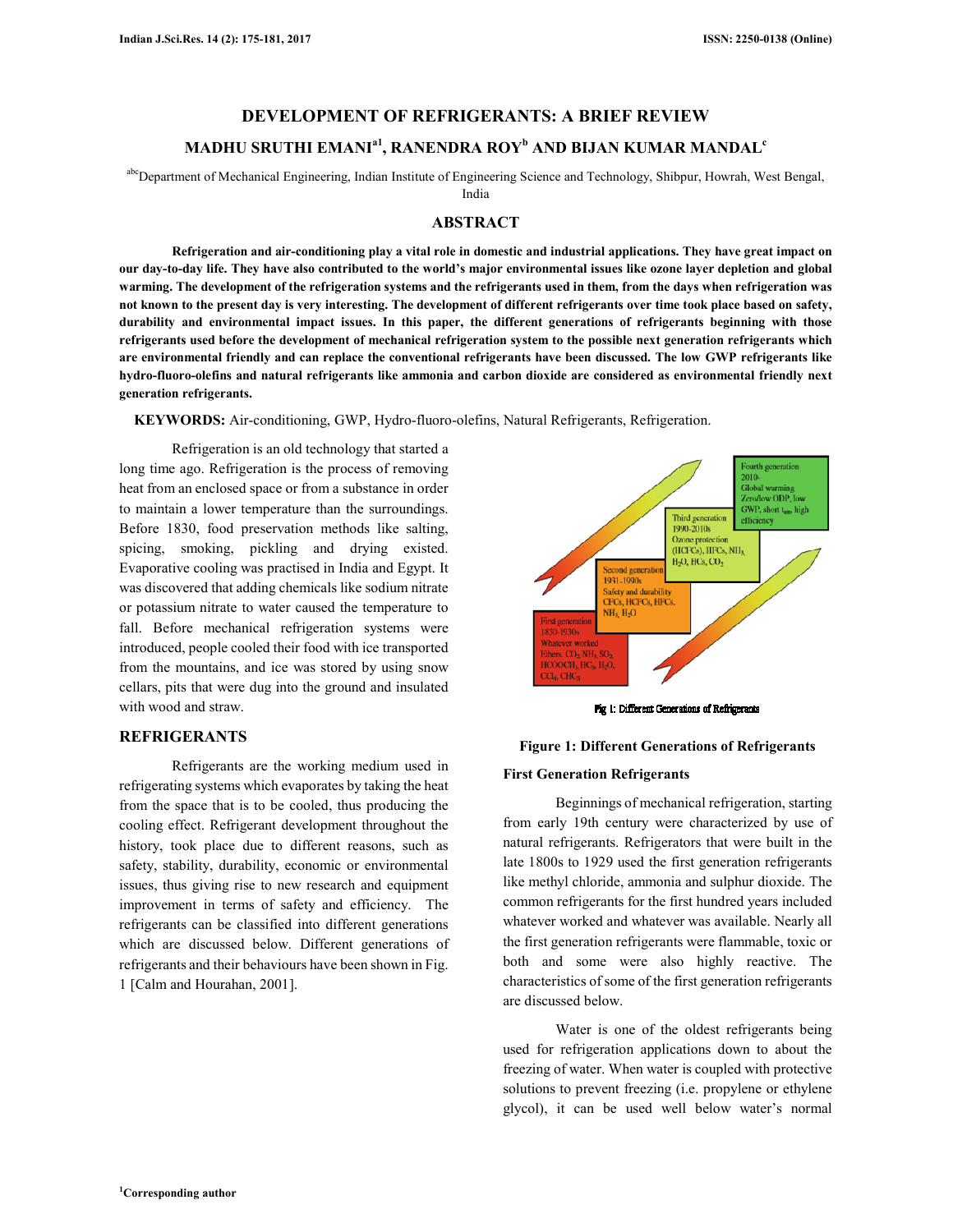freezing point in applications such as ice slurries. Water is easily available and has excellent thermodynamic and chemical properties. Besides these advantages, there are technical challenges that result from its high specific volume at low temperatures. These challenges include high pressure ratio across the compressor and high compressor outlet temperatures.

Ammonia is denoted as R717 and is also a very old refrigerant used in vapour compression and absorption refrigeration systems. The advantages of R717 are that they have a lower molecular weight, wide range of working temperature because of its high critical point, high latent heat of vapourization and easy leak detection. However, R717 also has some disadvantages. It is highly toxic, highly irritating and flammable. Ammonia has high affinity to water, thus it is difficult to keep ammonia dry.

| Substance   | R       | M (kg) | <b>NBP</b>    | <b>ODP</b> | <b>GWP</b> |
|-------------|---------|--------|---------------|------------|------------|
|             | Number  | kmol)  | $(^{\circ}C)$ |            |            |
| Carbon      | R-744   | 44.01  | $-55.6$       | 0          |            |
| dioxide     |         |        |               |            |            |
| Ammonia     | R-717   | 17.03  | $-33.3$       | 0          | 0          |
| Sulphur     | R-764   | 64.06  | $-10.0$       | 0          | $\theta$   |
| dioxide     |         |        |               |            |            |
| Ethyl ether | $R-610$ | 74.12  | 35            | 0          | $\theta$   |
| Dimethyl    | $R-170$ | 46.07  | $-25$         | 0          | 0          |
| ether       |         |        |               |            |            |
| Methyl      | $R-40$  | 50.49  | $-24.2$       | 0.02       | 16         |
| chloride    |         |        |               |            |            |

**Table I: Properties of Refrigerants** 

When it contains water it is corrosive to copper and most copper alloys. At high discharge temperatures generated by ammonia, it has the tendency to dissociate giving nitrogen and hydrogen. When these gases enter condenser their pressures are added to the condensing pressure thereby increasing total pressure head and power consumption.

Sulphur dioxide is one of the most used refrigerants in 1920's and 1930's, having been replaced first by methyl chloride and later by more desirable fluorocarbon refrigerants. It is highly toxic but non-explosive and non-flammable. It is non-corrosive in pure state but when it combines with moisture it forms sulphurous acids and sulphuric acids which are highly corrosive.

Methyl chloride was first used in 1878. Methyl chloride is a colourless extremely flammable gas with a mildly sweet odour. Methyl chloride is a halocarbon of the methane series and it has many of the properties desirable in a refrigerant, which accounts for its wide use in the past in both domestic and commercial applications. Methyl chloride is corrosive to aluminium, zinc, magnesium and the compounds formed in combinations with these materials. In the presence of moisture, methyl chloride forms a weak hydrochloric acid, which is corrosive to both ferrous and non-ferrous metals. It is also explosive. There were numerous fatal accidents that occurred in the 1920s when methyl chloride leaked out of refrigerators. This has lead to the discovery of the next generation refrigerants. Few first generation refrigerant and their properties have been shown in table I.

### **Second Generation Refrigerants**

The second generation refrigerants were distinguished by a shift to chlorofluoro chemicals for safety and durability. Thomas Midgley and his associates studied the property tables of elements of periodic table. They disregarded compounds that are unstable, toxic, yielding insufficient volatility and inert gases based on their low boiling point. In 1928, Midgley and his colleagues made critical observations regarding flammability and toxicity of compounds containing elements like carbon, nitrogen, oxygen, sulphur, hydrogen, fluorine, chlorine and bromine. Their first publication was on fluorochloro refrigerants and it showed how the variation of chlorination and fluorination of hydrocarbons influences boiling point, flammability and toxicity of the refrigerants. Thus CFC refrigerants made the second generation of refrigerants. CFC is a non-toxic, non-flammable gas with relatively high mass. It is a good refrigerant because it can be compressed easily to liquid and carries away lots of heat when it evaporates. It is very stable that only UV rays can break it down In fact, it's well suited to a variety of applications because it doesn't react with anything; it works well as a solvent, a blowing agent, a fire extinguishing agent and an aerosol propellant. Because it is a single molecule, not a mixture, it doesn't separate out at different pressures or temperatures. Some of the refrigerants of this generation are presented here along with their thermodynamic properties and applications.

R-11 is considered to be safe refrigerant as it is non-flammable and non-explosive. It is used in the applications like air conditioning of small buildings, factories, departmental stores, theatres etc. It can be used in the applications where the refrigeration load ranges from 150 to 2000 tons along with the centrifugal compressor. R-11 refrigerant is also used as the solvent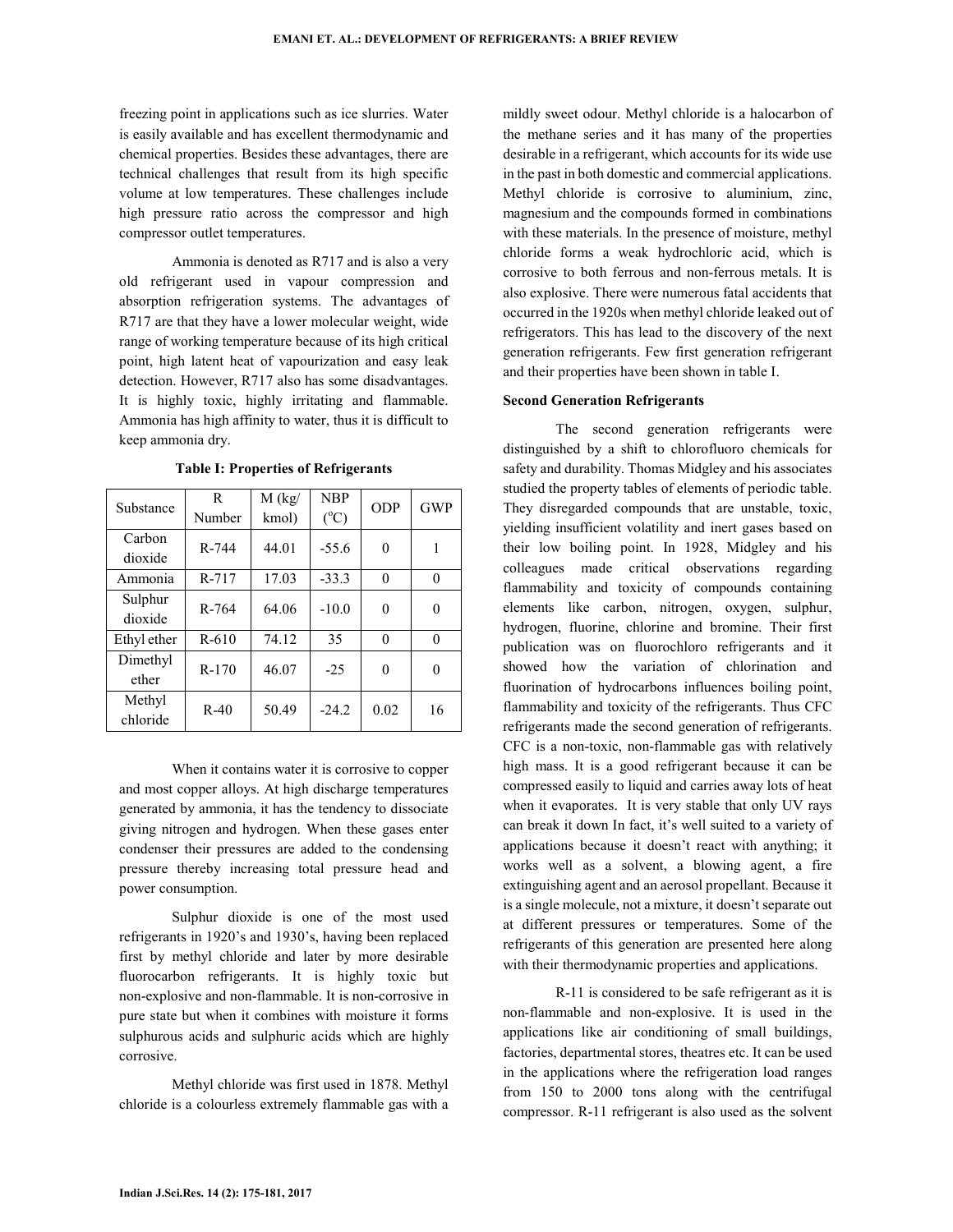and the secondary refrigerant. The problems that have restricted the use of this refrigerant are low operating pressures and high potential to deplete ozone layer. Since R11 has highest potential to cause the depletion of ozone layer, as per the Montreal Protocol, its use and production had to be stopped completely. R-11 is now being replaced by other environment friendly refrigerants, of which the most common is R-123.

R-12 is a highly versatile refrigerant that is used for wide range of refrigeration and air conditioning applications. Refrigerant R12 is used in domestic refrigerators and freezers, liquid chillers, dehumidifiers, ice makers, water coolers, water fountains and transport refrigeration. R12 is nontoxic, non-flammable, and non-explosive. This makes it highly popular for the domestic as well as the commercial applications. R12 is highly stable CFC and it does not disintegrate even under the extreme operating conditions. Unfortunately, it is the CFC and it has unusually high potential to cause the depletion of the ozone layer. R12 is being replaced by other refrigerants and some of the suggested replacements for R12 are: R-134a, R-401a, R- 401b.

In the 1970s, after decades of dumping about a million tons of the stuff into the air each year, scientists learned that CFC isn't harmless after all. In 1973 Prof. James Lovelock discovered Freon to be harmful to the ozone layer. The CFC molecules are destroyed by the sun's ultraviolet rays in the stratosphere the chlorine atoms drift free.

| Substance                       | R<br>No.  | M<br>Kg/<br>kmol | <b>NBP</b><br>$(^{\circ}C)$ | <b>ODP</b> | <b>GWP</b> |
|---------------------------------|-----------|------------------|-----------------------------|------------|------------|
| Trichloro<br>fluoro<br>methane  | $R-11$    | 137.4            | 23.71                       | 1          | 4000       |
| Dichloro<br>difluoro<br>methane | $R-12$    | 120.91           | $-29.75$                    | 1          | 8500       |
| Chloro<br>trifluoro<br>mthane   | $R-13$    | 104.5            | $-81.3$                     | 1          | 11700      |
| Chloro<br>difluoro<br>methane   | $R-22$    | 86.47            | $-40.8$                     | 0.05<br>5  | 1700       |
| R-22/R115                       | $R - 502$ | 111.6            | $-45.3$                     | 0.33       | 5600       |

**Table II: Properties of Second Refrigerants** 

They break unstable ozone molecules (O3) into oxygen molecules (O2). The chlorine is not consumed in the reaction, so it continues ruining ozone for years. This is a big deal, because stratospheric ozone is the shield that protects all living things on the planet from the Sun's ultraviolet radiation. In 1987, the Montreal Protocol limits the production and consumption of CFCs. January 2010 marked the end of global production of CFCs under the Protocol. In 2009 the Montreal Protocol was universally ratified by 196 nations. Few second generation refrigerant and their properties has been shown in table II.

### **Third Generation Refrigerants**

They were mostly low ozone depletion potential refrigerants. Properties of different third generation refrigerants are listed in table III. Another new class of fluorocarbon refrigerants called hydrofluoro-olefin (HFO) with potential for reduced GWP have been developed. Their primary advantage, other than their low GWP, is that they can be used with existing refrigeration system designs. This is good for the industry and their customers, but it is still a fluorinated gas. There is growing political pressure to regulate it out of production and force the industry to develop an even lower-impact refrigeration technology. So the search continues. Figure 2 represents GWP values of some third generation refrigerants [Pavkovic, 2013].

### **Natural Refrigerants**

Natural refrigerants are easily available, and long experience exists with their application dating far into the beginning of mechanical refrigeration. Many new refrigerants have come into picture to overcome the disadvantages of using natural refrigerants but the "circle" is now somehow closed as we already returned to natural refrigerants, but now with new technologies and with a lot of experience behind us. Natural refrigerants divide conveniently into hydrocarbons, ammonia and CO2 and have been discussed here.

The dominant characteristic of the hydrocarbon refrigerants is their high flammability. Provided precautions are taken to mitigate the consequences of their flammability, hydrocarbons make excellent refrigerants in practice. They are miscible with mineral oils and have relatively high critical temperatures.

**Table III: Properties of Third Generation Refrigerants** 

| R number      | M Kg/kmol | NBP (°C) | <b>GWP</b> |  |  |  |
|---------------|-----------|----------|------------|--|--|--|
| $R-32$        | $-52.02$  | $-51.65$ | 580        |  |  |  |
| $R-134A$      | 102.03    | $-26.07$ | 1300       |  |  |  |
| $R-404A$      | 97.6      | $-46.6$  | 3800       |  |  |  |
| R-407C        | 86.2      | $-43.8$  | 1600       |  |  |  |
| $R-410A$      | 72.59     | $-51.6$  | 1900       |  |  |  |
| $R - 507$     | 98.86     | $-47.1$  | 4000       |  |  |  |
| <b>R-508A</b> | 100.1     | $-87.4$  | 13000      |  |  |  |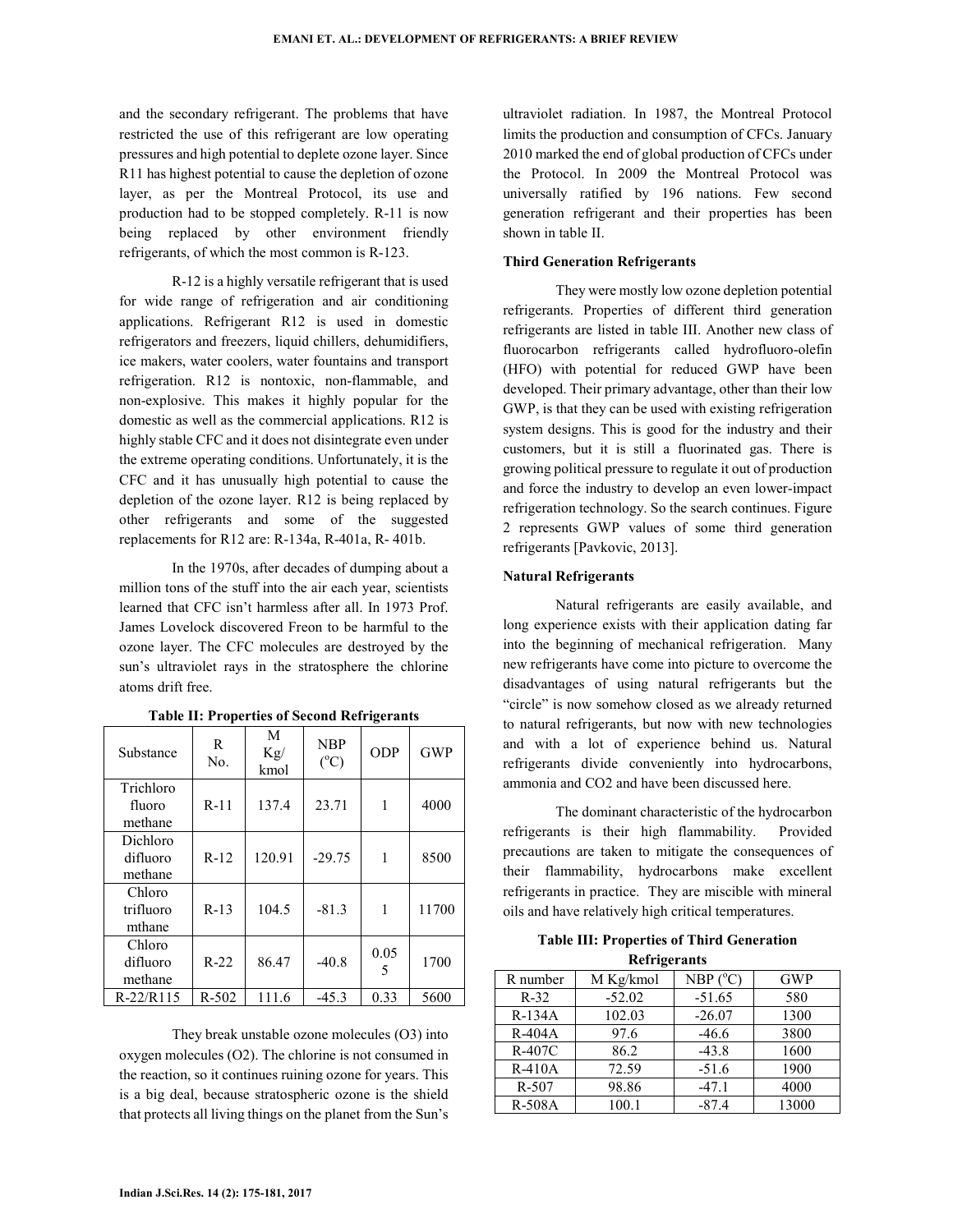

## **Figure 2: Representation of GWP for various refrigerants**

Propane (R290) and propylene (R1270) have normal boiling points below –40°C and are therefore suitable for general refrigeration applications. Butane (R600) and isobutane (R600a) have much higher boiling points but they also have high critical temperatures, which tends to make them very efficient in operation. The greatest success of hydrocarbons has been in the application of R600a to domestic refrigerators.

Propane and blends containing propane could safely be used in window air conditioners provided appropriate precautions were taken and provided they were used in fully sealed systems. Propane could also be used, with an acceptable degree of risk, for car air conditioning, again provided that appropriate precautions were taken. R1270 is a refrigerant similar in performance to propane but much more expensive and therefore unlikely to find general favour. Hydrocarbons would not appear attractive for large-scale air conditioning applications but they will certainly appear as a refrigerant for window air conditioners of low charge.

 Carbon dioxide is present in the atmosphere and it is non-flammable and non-toxic. Despite the high pressures associated with its use, carbon dioxide has been used as a refrigerant since 1862. It is odourless, non-toxic, non-flammable, non-explosive and non-corrosive. Carbon dioxide continued to be in use in marine refrigeration as a non-toxic alternative to ammonia and to methyl chloride. However, the advent of halocarbons in the 1930s led to the abandonment of the much less efficient carbon dioxide, which finally went out of use in the 1950s. The reason for poor efficiencies obtained when using carbon dioxide as a refrigerant is that it has a low critical temperature. There are several

ways in which this defect can be overcome. As a result of modern methods and developments, carbon dioxide is coming back into use as a refrigerant in systems which have efficiencies at least as great as the efficiencies of halocarbon and ammonia systems. It is an ideal refrigerant. If properly applied it is very efficient to use.

# **DESIRABLE PROPERTIES OF NEW REFRIGERANTS**

Selection of refrigerant has significant impacts on the safety, reliability and energy consumption of the system.

**Thermodynamics Properties**: The thermodynamic characteristics most importantly normal boiling point, critical temperature and heat capacity must match the application for the system to operate efficiently.

**Chemical Stability**: A refrigeration system is expected to operate many years, and all other properties would be meaningless if the refrigerant decomposes or reacts to form something else.

**Safety and Impact on Health and Environment**: The ideal refrigerant should have low toxicity and be non-flammable at the same time should have zero ODP and lowest GWP.

**Thermo-physical Properties**: Favourable transport properties like low viscosity and high thermal conductivity have an impact on the size of the heat exchangers and thus cost of the overall system. A final set of practical criteria relate to materials and impact the long-term reliability of a system. The refrigerant must be compatible with common materials of construction, including metals and seals.

## **NEXT GENERATION REFRIGERANTS**

The alternative refrigerants have been categorized as transitional refrigerant or HCFC/HFC partly chlorinated refrigerants and into medium and long term refrigerants (Fig.3). HCFC/HFC (partly chlorinated refrigerants) such as R22 and R134a are on the way to phase-out due to environmental concern. Under medium and long term refrigerants like HFC chlorine free and their blend, low GWP refrigerant (R1234yf,1234ze) and halogen free refrigerant (natural refrigerant) are at present looking as the viable options for future refrigerant.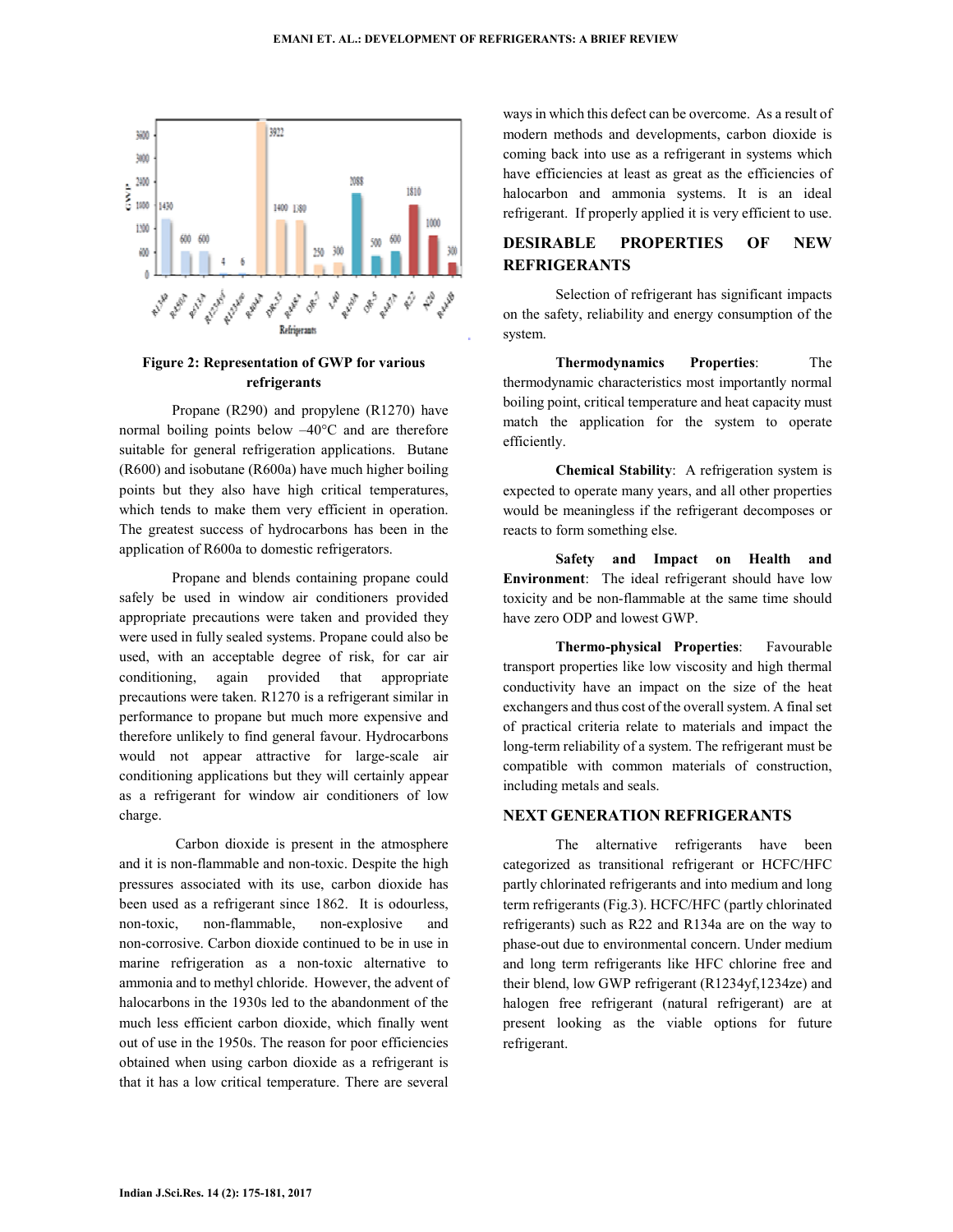

**Figure 3: Classification of Alternative Refrigerant**

#### **Low Global Warming Refrigerant**

Recently, R1234yf (2, 3, 3, 3-Tetrafluoropropene) having chemical formula CH2=CFCF3 has been proposed as a possible alternative refrigerant for HFC134a. R1234yf has zero ODP and excellent life cycle climate performance (LCCP) as compared to HFC134a. HFO-1234yf has the lowest switching cost for automakers among the currently proposed alternatives, although the initial cost of the product is much higher than that of R-134a. Another HFO based refrigerant HFO 1234ze (trans-1,3,3,3-Tetrafluoroprop-1-ene, CF3CH=CHF) is an energy-efficient alternative to traditional refrigerants in air-cooled and water-cooled chillers for supermarkets and commercial buildings, as well as in other medium temperature applications such as heat pumps, refrigerators and CO2 cascade systems in commercial refrigeration. Refrigerant HFO-1234ze is the best medium pressure, zero ODP and low GWP refrigerant on the market when considering the balance of all properties. A unique characteristic of this refrigerant is the absence of flammable mixture with air under 30°C of ambience.

The performance of vapour compression refrigeration system with two next generation environment friendly refrigerants was investigated and compared with the performance of the system with R134a, a third generation refrigerant [Calm and Hourahan, 2001]. Comparison has been made between R1234ze, R1234yf and R134a and it was found that those two environmental friendly refrigerants gave slightly lower performance than that of the R134a. Difference in cooling capacity was calculated between R-134a and both R1234ze and R1234yf. It was found to be 3% - 12% less for R1234yf within the experimented temperature range, whereas this difference was calculated to be less by 4% - 6% for R1234ze. Similarly, COP of the system was also found to be slightly lower for the new refrigerants compared to R134a. Though the performance of the system degraded slightly with these two new refrigerants, they have far less environmental impact compared to R134a. So, those two can replace the existing refrigerant R134a in near future. The variations of cooling capacity and COP with evaporator temperature for the above said three refrigerants have been shown in Fig. 4 and Fig. 5 respectively for different condenser temperatures [Mota-Babiloni et. al., 2014].

 R-449A is a non-ODP; lower GWP hydro-fluoro-olefin (HFO) based refrigerant replacement for R-404A/R-507, R-407A/F and R-22. R449A is designed for use in positive displacement direct expansion low and medium temperature commercial and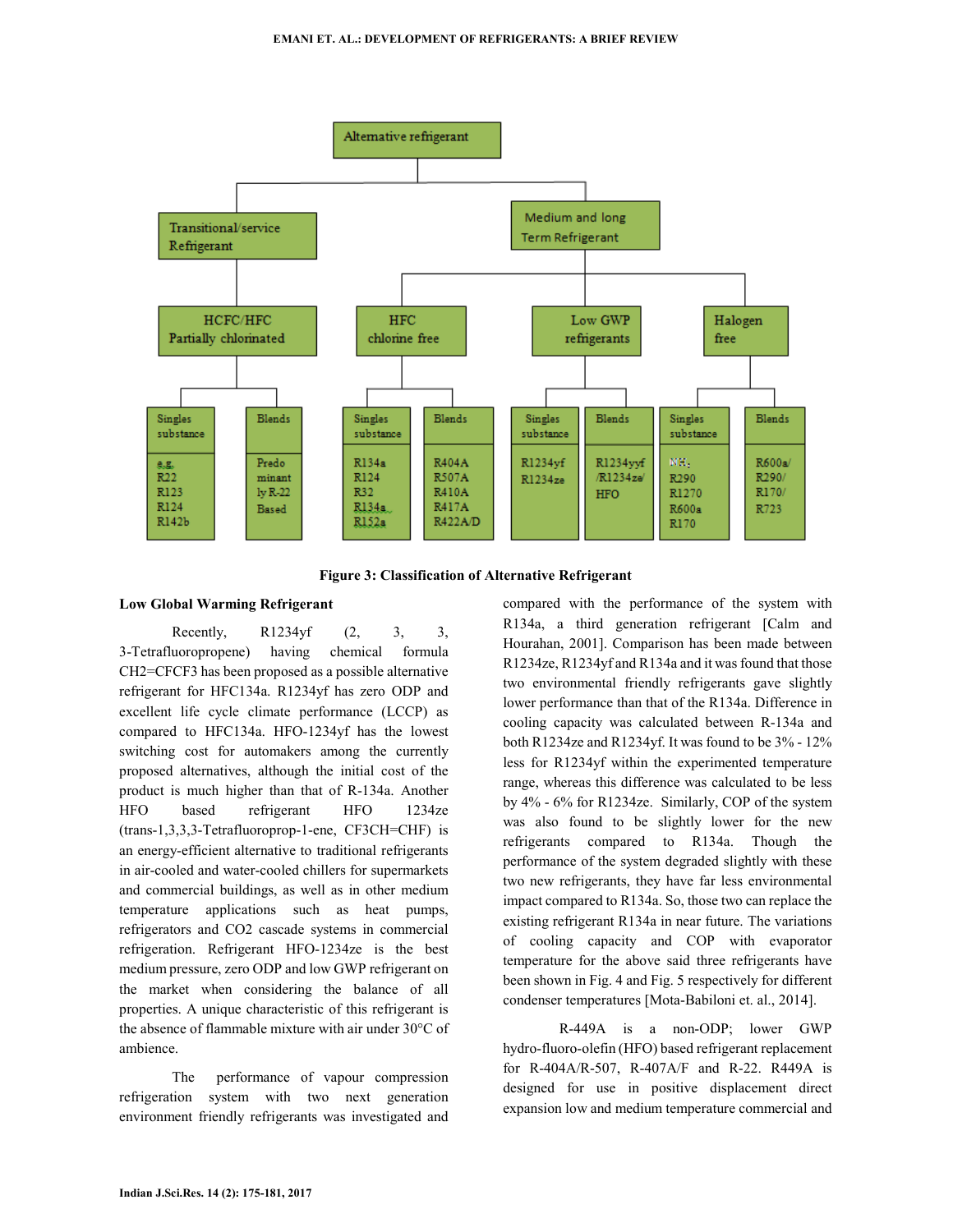industrial applications. It has a GWP of 1397, which is a 65% reduction and provides energy consumption 8-12% lower than R-404A/R-507. R-449A is presently the best choice to replace 404A for stationary refrigeration systems.

Refrigerants R-513A, DR-55, R-452A are non-ODP, low GWP HFO based refrigerants. R-513A is developed to replace R-134a in positive displacement, direct expansion, medium-temperature commercial and industrial, including centrifugal chillers. DR-55 will be the leading low GWP replacement for R-410A as it is easily convertible from R-410A designs while offering the optimal balance of energy performance.



**Figure 4: Cooling capacity versus evaporation temperature** 



**Figure 5: COP versus evaporation temperature**

#### **HFC/HCFC Blends**

R-407F is a non-ODP replacement for R-22 and lower GWP (1825) replacement for R404A in various air-conditioning applications particularly in low-temperature applications. Since it is a close match to

R-22, it also serves as a retrofit fluid in applications where R-22 is used. R-407F contains HFC-32, HFC-125, and HFC-134a. R-409A (a HCFC blend) containing HCFC-22 (60%), HCFC-124 (25%) and HCFC-142b (15%) is an interim replacement for R-12 in stationary positive displacement air-conditioning and refrigeration systems such as walk-in coolers, beverage dispensers and supermarket systems. Its ODP is 0.046 and GWP is 1909. R-401B may act as an interim replacement for R-12 in low temperature commercial refrigeration systems, for transport refrigeration, low temperature retrofits, retrofits including air conditioners and dehumidifiers. It is made up of HCFC-22 (61%), HFC-152a (11%) and HCFC-124 (28%). The ODP and GWP values for this mixed refrigerant are 0.036 and 1288 respectively. R-422D is a non-ozone depleting replacement for R-22 in low- and medium-temperature commercial refrigeration systems suitable for direct expansion evaporators. It contains HFC-125 (65.1%), HFC-134a (31.5%), and HC-600a (3.4%).

#### **Benefits of Alternative Refrigerants**

Modern refrigerants are more beneficial financially and environmentally over commonly used old refrigerants. Hydro chlorofluorocarbons (HCFCs) and chlorofluorocarbons (CFCs), the commonly used refrigerants in the 20th century, are phasing out in more recent years because of their harmful effects on the ozone layer. Similarly, these fluorocarbons such as CFCs add harmful greenhouse gases to the atmosphere. Such gases are thousands of times more harmful than carbon dioxide and continue to increase global warming. With modern-day energy standards increasing, new methods of refrigeration are being implemented and are continuing to be developed to provide residential refrigeration with less emission.

Alternative refrigerants such as R-32 and R-410A are phasing out the older refrigerants (more harmful and less efficient). R-22 is harmful to the ozone layer and was discontinued for use in new AC units in 2010 which is then replaced by R-410A. R-410A is an HFC (hydro fluorocarbon) that does not contribute to ozone depletion and will be the new standard for U.S. residential AC systems as of 2015 because R-410A can absorb and release more heat than R-22. R-410A also functions at a higher pressure than R-22, so new compressors are built to withstand greater stresses, reducing the chance for cracking. R-32 is an even newer refrigerant that will likely gain popularity over the next few years. R-32 efficiently conveys heat; it can reduce electricity consumption up to approximately 10% compared to that of AC units using R-22. Compared to R-22 and R-410A, R-32 has a global warming potential (GWP) that is one-third lower and is remarkable for its low environmental impact.